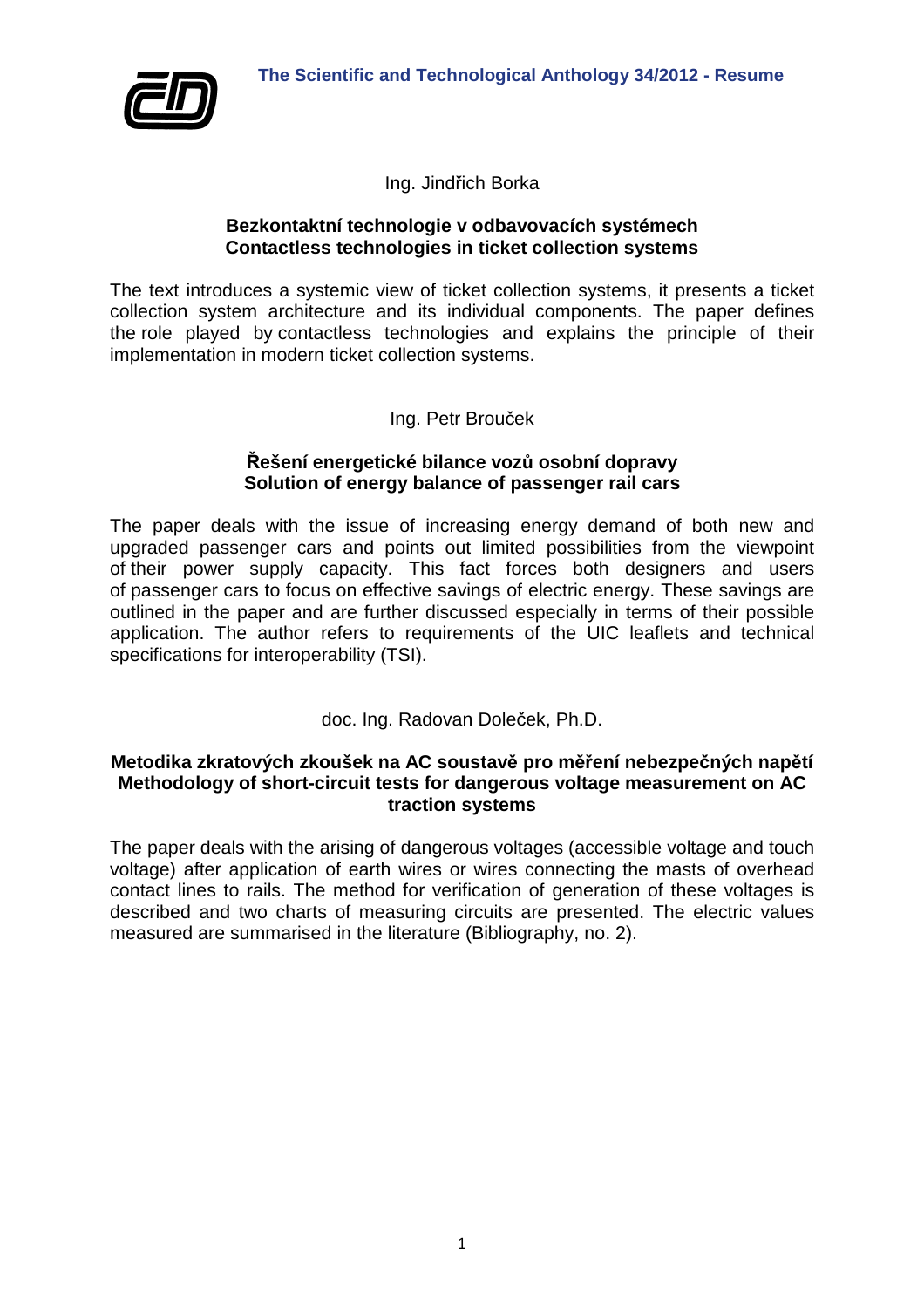

## Ing. Jan Hlaváček – Ing. Michal Musil, Ph.D. – Ing. Jakub Vágner, Ph.D.

## **Hlukové emise a vibrace v systému železnice – výsledky projektu "NOVIBRAIL" Noise emissions and vibrations in the railway system – results of the "NOVIBRAIL" project**

VUZ is the project leader and coordinator for the NOVIBRAIL project (2011-2013) in which Jan Perner Transport Faculty of the University of Pardubice and VÚKV, j.s.c. are cooperating partners. The paper introduces main project goals and results in evaluation of contemporary anti-noise and anti-vibration measures achieved up to now. Jan Perner Transport Faculty introduces requirements on simulation vibroacoustic models and a survey of simulation methods. They explore the possibility of using simulation models in the field of design and optimisation of vehicles and in the areas of verifying noise properties of vehicles. Verification of simulation models of vehicles is an integral part of the solution and is carried out by comparing the model outputs with actual measurements of vibrations and noise emissions of vehicles.

# Ing. Tomáš Horák – Ing. Martina Lánská, Ph.D.

# **Návrh parametrů synergie letecké a vysokorychlostní železniční dopravy Design of High-Speed Rail and Air Transport Synergy Parameters**

This paper focuses on interaction between high-speed railway transport and air transport modes. Such an interaction is not only potentially possible, but it is already happening with every new opened high-speed rail line. Both competition and cooperation patterns emerge within the framework of this interaction. With everincreasing energy prices, congested airspace, environmental impacts and emerging potential competition from high-speed trains, it seems that more cooperation between airlines and high-speed train operators is eminent. The paper discusses several parameters that determine transport mode choice priorities for passengers and related operating parameters describing background of the transport mode in question.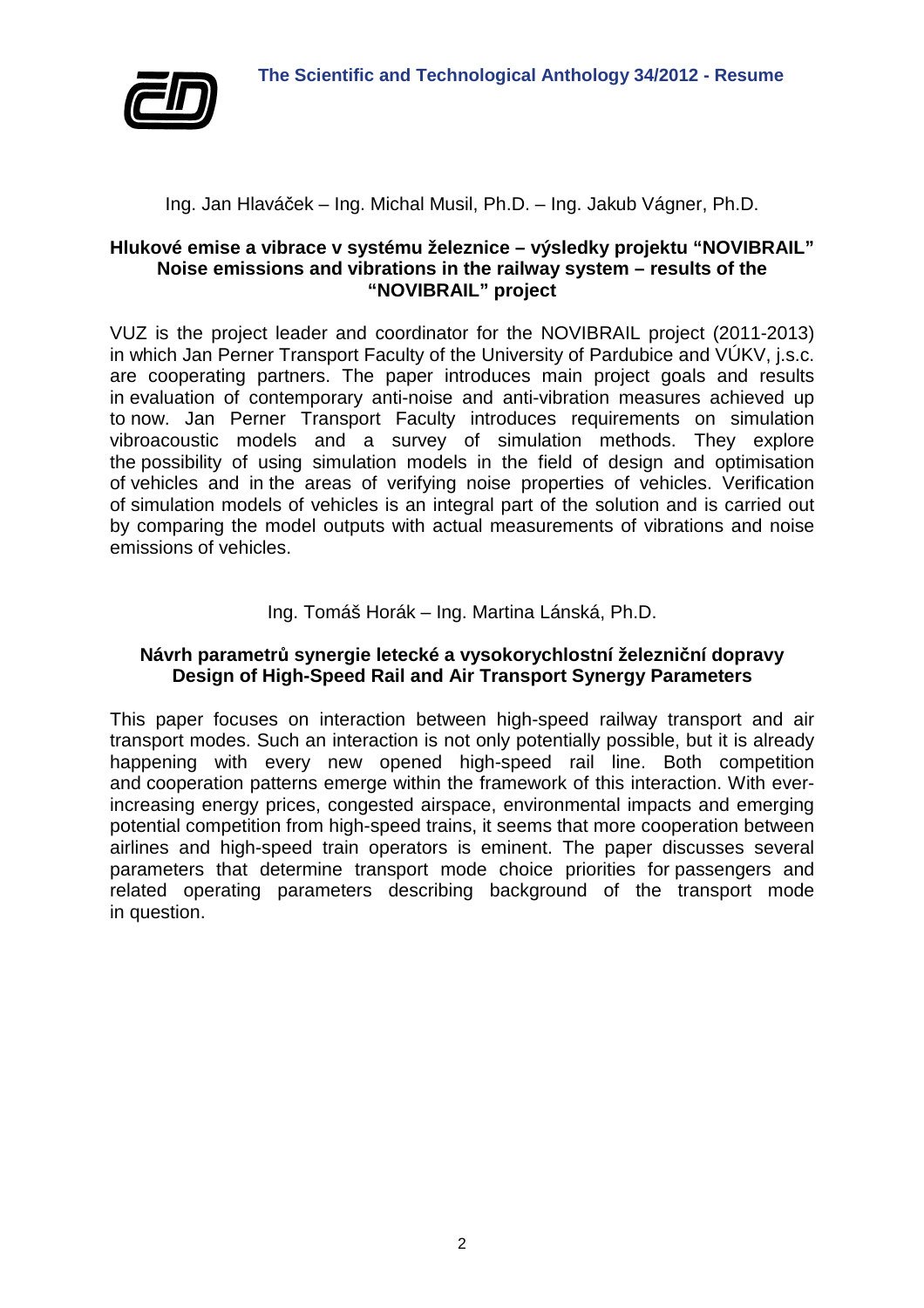

Ing. Jiří Kaštura

## **Diagnostika trolejového vedení Diagnostics of overhead line systems**

Diagnostics of overhead line systems is the process by which measurements determine characteristics of the contact line systems. The measurements are performed by an overhead line inspection car, whose technical parameters are given by two main groups of measured parameters of overhead lines, namely geometric and dynamic parameters. The analysis of other defects of the contact line widely uses thermal imaging inspections. All measuring equipment is concentrated in this inspection car.

Ing. Mgr. David Krásenský – Michal Sklenář

# **Veřejná doprava Jihomoravského kraje: deset let systémové a technologické integrace IDS JMK**

# **Public transportation of the South-Moravian Region: Ten years of system and technological integration of the JMK IDS**

Integrated transport systems ("IDS", in the UK "Transport Association", in German speaking countries "Verkehrsverbund" with the same meaning) comprise a unified system of passenger transport in a given urban, metropolitan, or regional area with a unified pricing system (fare policy), and a perfectly interconnected network of lines and connections. Therefore they offer a viable alternative to individual car transport. The authors of this paper summarise 10 years of the KORDIS JMK company, which coordinates the Integrated transport system of the South-Moravian Region of the Czech Republic ("JMK IDS"), whose result is a sophisticated network of interconnected lines and connections, controlled in a unified way with the use of modern ICT technologies, for identification of the precise position of trains, whether by using the Central Dispatching System (ISOŘ CDS) of the infrastructure manager or generally the GPS positioning system.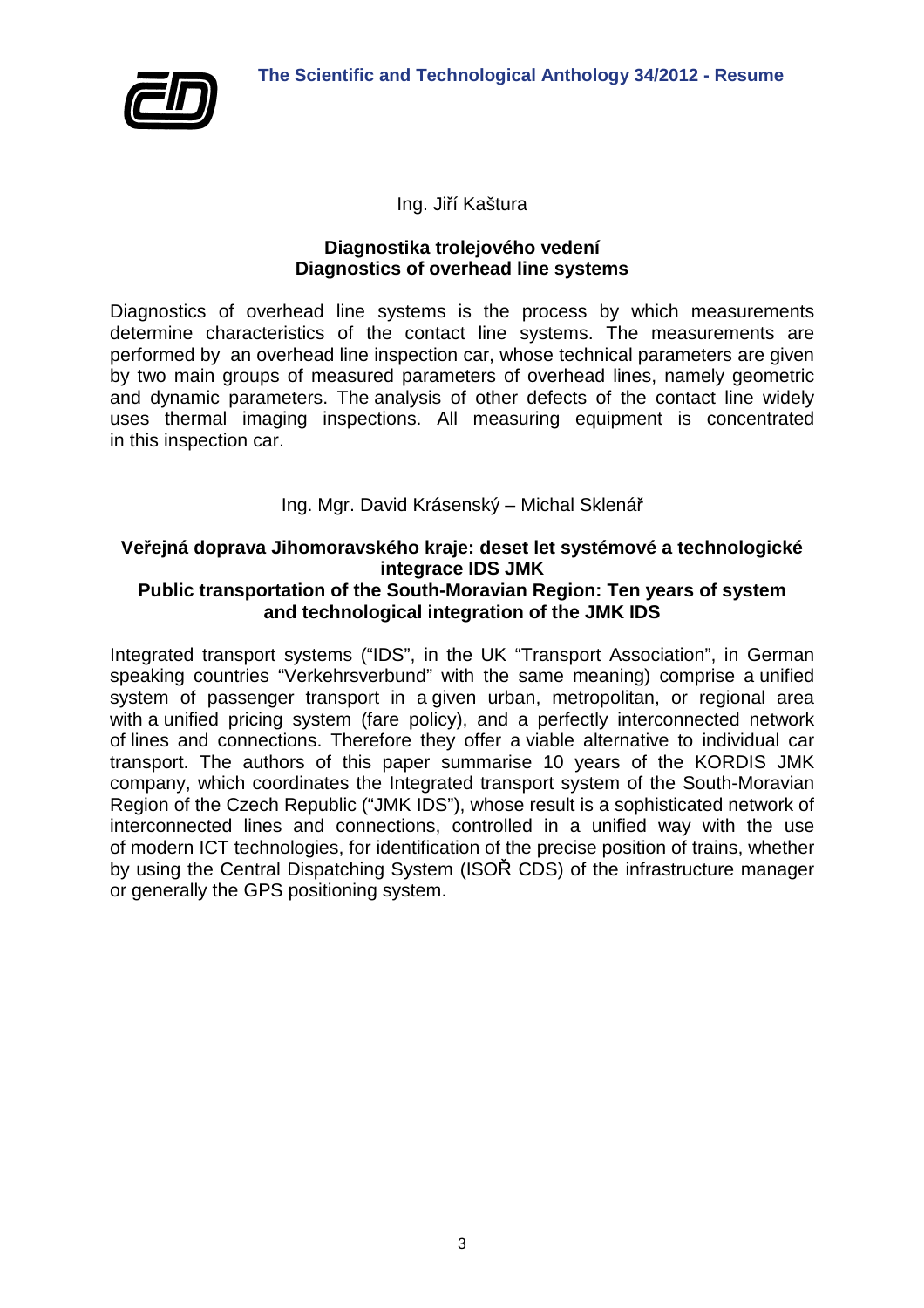

# Ing. Radek Kratochvíl – doc. PhDr. Mária Jánešová, CSc.

# **Porovnání finančních ukazatelů Liberecké a Petřínské lanové dráhy Comparison of financial indicators for Liberec and Petrin funiculars**

This paper briefly compares two different types of funiculars, namely the funicular to Petrin and the funicular to Jested, especially regarding passenger transport volumes, direct costs and revenues resulting from operation of the funiculars. The funicular to Petrin is a terrestrial rail funicular operated in the Capital City of Prague, while the funicular to Jested is a cabin aerial funicular running to the top of the hill Jested (1012 m above sea level), the highest point of the Jested ridge area.

Dr. Ing. Aleš Lieskovský – Dr. Ing. Ivo Myslivec – Ing. Jan Patrovský

# **ETCS a AVV – spolupráce v praxi ETCS and ATO AVV - cooperation in practice**

The paper deals with mutual cooperation between the ETCS train protection system and the AVV automation system, which is the system for automatic train operation (ATO) used on vehicles of Czech Railways. In the scope of the ETCS Pilot Project in the Czech Republic, this interconnection was put into operation, so as AVV can control the train within the range of the limits given and checked by ETCS. Some knowledge that arose from the test operation is presented. Besides this, the paper mentions activities of the UNIFE ATO-TENT workgroup that prepares the basis for standardisation of ATO systems operating under ETCS.

Ing. Adolf Mazurka

## **Přenosná osobní pokladna - technické řešení Portable ticket box - technical solution**

The paper describes development of HW portable ticket boxes used at Czech Railways, the strengths and weaknesses of various variants of their solutions, functionalities of portable ticket terminals and provides for overview information on the types of portable ticket boxes used by foreign railways.